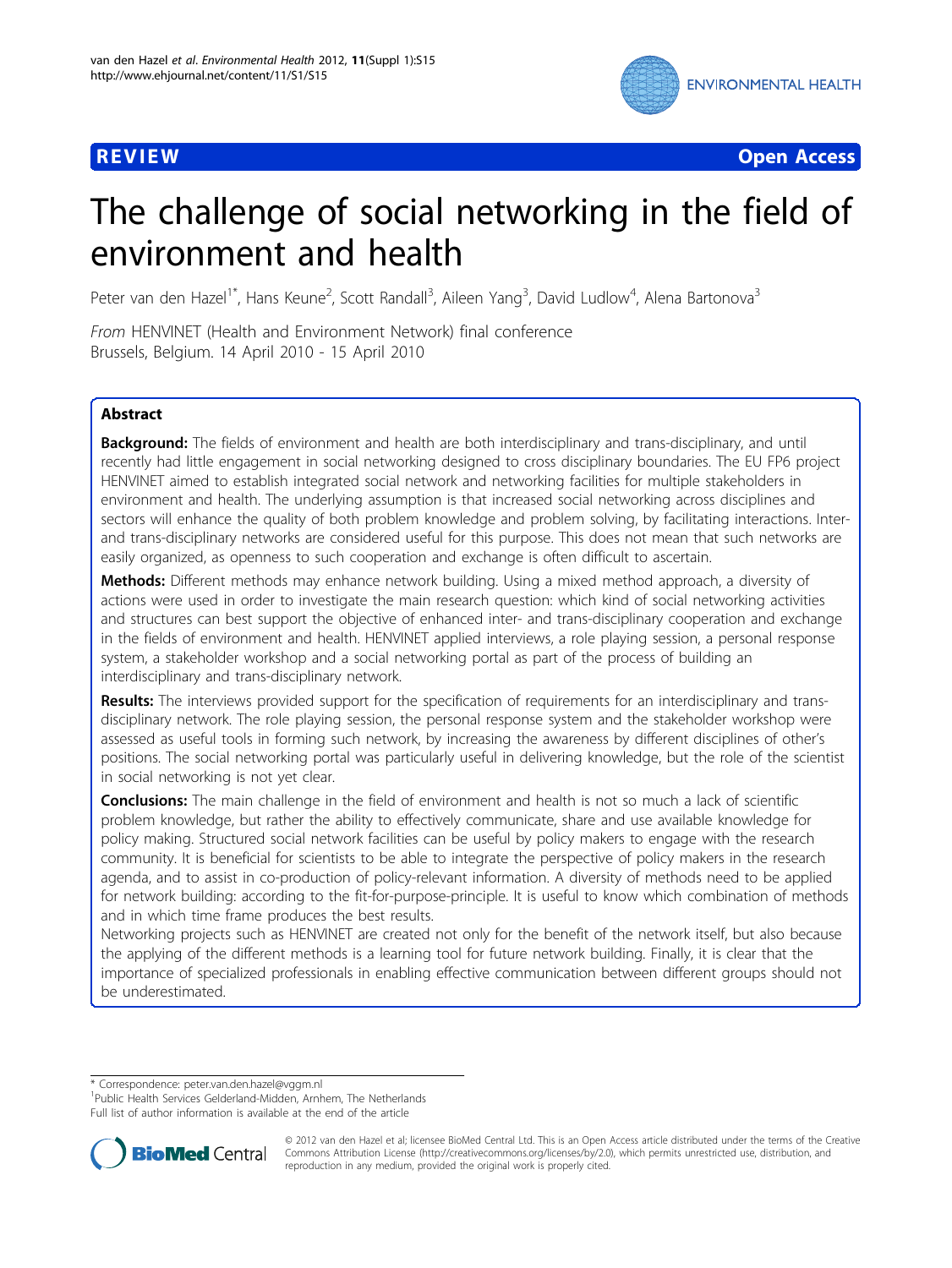#### Background

The lack of a structured and integrated international network encompassing the entire field of stakeholders in the domains of environment and health is apparent. Furthermore, there is no common platform for interaction between policy makers, scientists and other societal representatives. The European Commission requested the organisation and structuring of networking activities between a diversity of actors in the field of environment and health in the HENVINET (Health and Environment Network) project, an FP6 project funded by DG Research. The core concept is that by facilitating interactions between professionals across disciplines and specialisations, an interdisciplinary and trans-disciplinary social network could lead to an enhanced problem solving potential. Inter- and transdisciplinary networks are frequently considered as a useful means of enhancing communication and cooperation between different actors in order to raise the problem solving potential of both science and policy makers. However, such networks are not easily organized, as openness to such cooperation and exchange is often lacking [\[1](#page-9-0)].

The aim of this study is to analyse which network building actions are most efficient. Questions arising in this respect include how could the diverse actors in environment and health learn from each other, listen to each other, and find ways to cooperate and exchange knowledge? HENVINET investigated the complex relationship between disciplines, and how the actors could open up to networking in order to enhance the possibilities for solving problems, exchange of knowledge on good practice and understanding each other's role. The main question is what kind of social networking activities and structures can be most supportive in delivering enhanced inter- and trans-disciplinary cooperation and exchange?

The main objective of HENVINET was to establish an inter- and trans-disciplinary network of professionals active in different disciplines and at different levels including local, regional, national or international. Sub-objectives were related to 1) the expectations of a network, 2) the most relevant policies to be addressed by a network, 3) the structure, organisation and provision of knowledge to be used by a trans-disciplinary network and, 4) the practical issues related to dissemination and outreach to potential stakeholders. The first, third and fourth sub-objectives are addressed in this paper, formulated into the following questions:

1) What gap can an inter- and trans-disciplinary network of different professionals fill in integrating the domains of environment and health? (What is the need?)

2) How can the production and exchange of knowledge be organized and improved by means of an inter- and trans-disciplinary network? (What are the organizational aspects of a network?)

3) How can an inter- or trans-disciplinary network be positioned in such a way that it serves the needs of a substantial portion of the experts, including policy makers and other actors? (How can it reach out?).

4) What are the results or outcomes of the different methods of creating an inter- or trans-disciplinary network, and how can lessons be drawn for future network building activities? (What did we learn from different applied methods?)

In this study experimentation with a diversity of actions took place in order to investigate the main research question: what kind of social networking activities, actions and structures can be most supportive in reaching the objective of enhanced inter- and trans-disciplinary cooperation and exchange in the fields of environment and health.

As with most EU-funded projects the starting point for network building in HENVINET was focused on traditional communication, specifically dissemination of the work undertaken in the project; traditional in the sense of a one-way communication from experts to target audience. At the start of the project the aims and research methods of the consortium were defined and the publications to be prepared for the EU for dissemination purposes identified. In addition, information on the project was promoted via the HENVINET project website ([http://henvi](http://henvinet.nilu.no)[net.nilu.no](http://henvinet.nilu.no)), which was progressively developed. Newsletters, website, leaflets were some of the traditional tools used for project dissemination. The actual use of this information material by the broad range of stakeholders was largely unknown. The website statistics did not provide any definitive information on the usage of the scientific information provided. The experience of the authors from previous EU projects was that the outputs of research projects often fail to survive for long after the end of the project. There are no mechanisms in place in EU research projects to maintain project collaborators in a network, either formally or informally, after the end of EU contract funding.

#### Methods

HENVINET promoted a number of activities in order to facilitate experiment, and to meet the stated goals to develop understanding between diverse actors in order to improve the process of trans-disciplinary communication via networking.

#### Stakeholder Interviews

HENVINET conducted interviews with a diversity of actors to identify the needs of policy makers and other stakeholders for information from the scientific community. In particular, interviews were conducted to obtain inputs from a diversity of stakeholders concerned with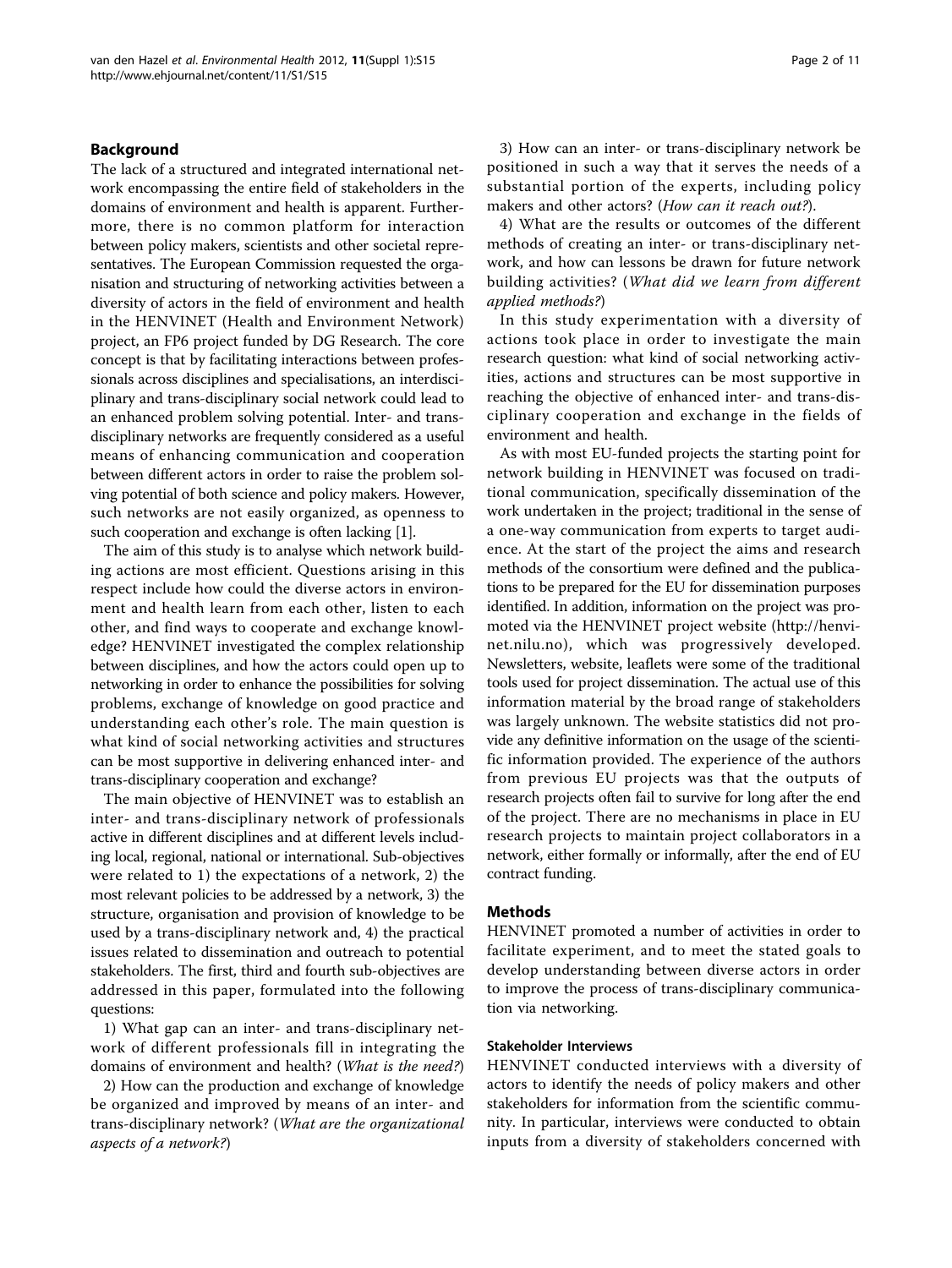the construction of an inter- and trans-disciplinary network in the fields of environment and health. The protocol for the interviews is included as a supplementary file (Additional file [1](#page-9-0))

#### Respondees

Candidates for interviews were proposed by the HENVI-NET consortium (scientists, policy experts, and some advocacy stakeholder groups), and a range of experts from both the environment or (public) health fields were engaged. The HENVINET partners prepared a list of policy experts located at regional, national and Inter Governmental Organisation levels, which all had some connection with environment and health. The potential interviewees were contacted by telephone by members of the consortium, an appointment was made for a personal interview, and in a few cases where the distance between the partner and the interviewee was great e.g. Argentina, a telephone interview was held. All interviewees received the questions by email in advance, and the answers to the questions were compiled in English.

#### Networking portal

Evidence from other EU projects indicated that networks, consisting of a diversity of disciplines in environment and health, are difficult to maintain [[1](#page-9-0),[2\]](#page-9-0), and accordingly a novel approach was sought. Different actions to secure actor involvement, both within and outside the consortium, were considered, ranging from classical approaches to knowledge exchange using reports to establish a social network. HENVINET examined the option of establishing a virtual network of actors from different disciplines, and decided to pursue this option by building an internet based network portal, to provide a structural tool for inter- and trans-disciplinary networking. A virtual network facilitates communication amongst a large group of different actors, and can be viewed as a means of providing a dynamic for social networking. There is little known about the long term effects of virtual social networks, and most existing networks are used for building professional contacts (such as Linkedin) or to exchange information on any given topic. Social interdisciplinary networks with the aim of supporting the policy process were not identified in the literature.

## A role-play session

Role-Playing Games (RPG) are used as Information and Communication Technology (ICT) tools that aim to provide support for educational activities, and for analysis and support for negotiation processes [\[3\]](#page-9-0). RPG aim at providing participants with improved knowledge of a given case or situation, reproducing part of the complexity of any issue in order to assist scientific and/or stakeholders understanding. From analysis to support, RPG are involved either collectively or individually in various negotiation processes. The design of RPG is not standardized, therefore they should be used as a tool based on an empirical approach, and should address awareness of behavioural patterns through the specification of roles and rules, as well as learning about the behaviour and viewpoints of players [\[3](#page-9-0)]. Barreteau states: "RPG aim at simulating complex systems such as those that are at stake in negotiation processes. These simulations are based on the background assumption that it is useful to control part of this complexity in order to (i) better grasp the consequences of the controlled part and (ii) make the other part react to the situation proposed by the controlled part" [\[3](#page-9-0)]. To the best of our knowledge, the network building capacity of role-play has not been reported in the literature.

#### Voting session

A Personal Response System (PRS) is a form of technology that permits an audience to reply to questions or statements individually by selecting an answer on a hand-held wireless transmitter. The answers are collected by receivers connected to a computer. Computer software aggregates the responses, and the results are projected on a large screen using a standard beamer and software.

The PRS is very easy to use and offers a method of active engagement. Some research has found that it has a very significant effect on students' performance in lectures, stimulating their interest and concentration [[4\]](#page-9-0) and creating greater engagement and broader participation [[5\]](#page-9-0). Furthermore, it increases the audience's enjoyment of lectures, and it has proved to be an excellent method of encouraging active learning. There is no data about the role of PRS in building trans-disciplinary networks, and this technique has not been used in the field of environment and health before.

## Stakeholder workshop

HENVINET conducted a workshop for stakeholders including policy professionals working on the theme of climate change in cities (for an extensive report on this workshop see [[6](#page-9-0)]). The European Commission (EC) White Paper "Adapting to climate change: Towards a European Framework for Action" [[7](#page-9-0)], for example as a frame of reference, considers the necessary adaptation responses of the EU and the member states in defining a framework for action in response to climate change, including human health. A workshop is a common forum to bring actors from different fields together.

# Results

#### Stakeholder interviews

The geographic origin of interviewees was 74% from Europe and 26% from outside Europe. The period of the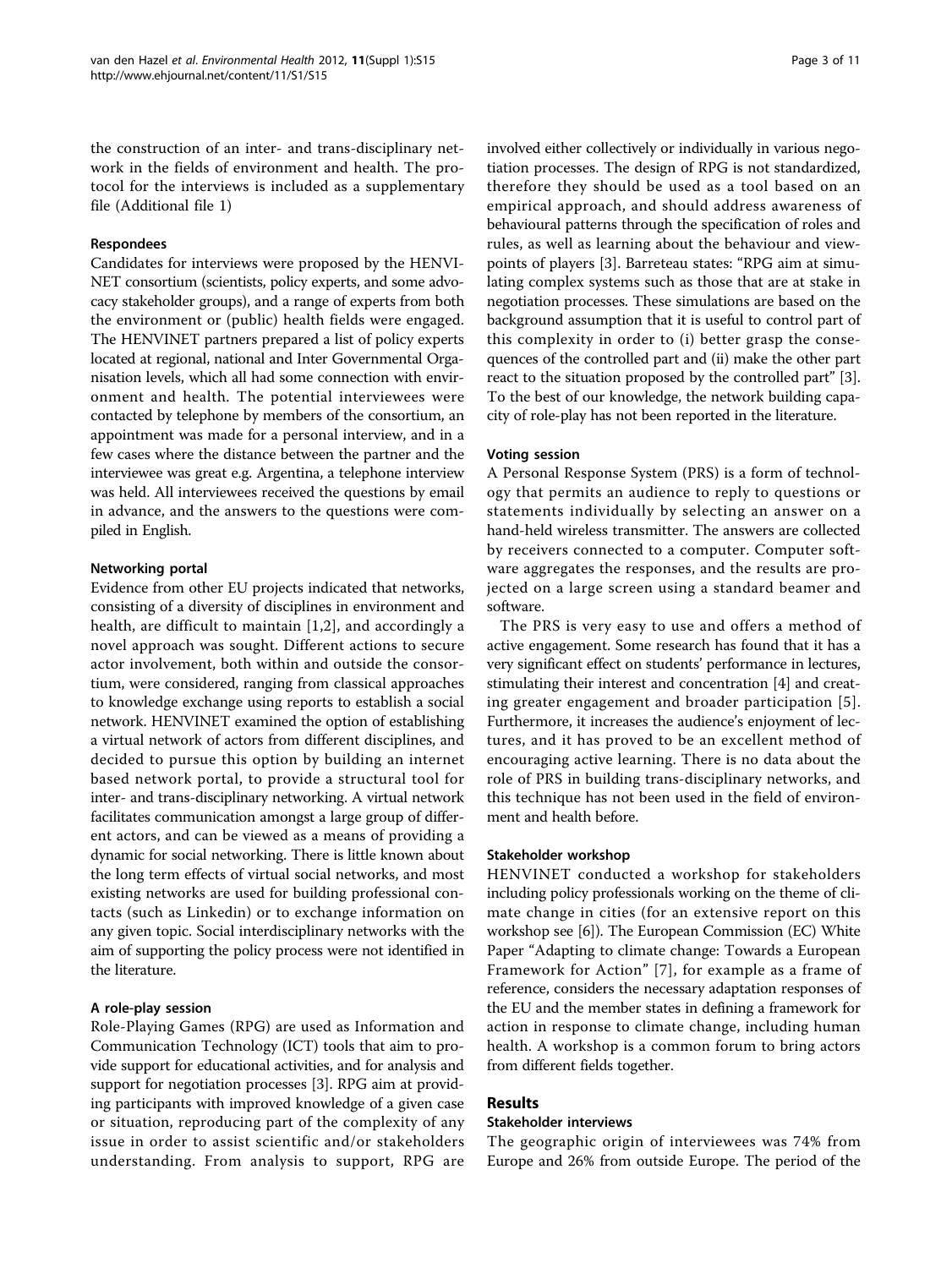interviews was between July 2007 and April 2008, and a total number of 23 interviews were performed.

At the commencement of the interviews the purpose of building a network within the HENVINET project was explained, and subsequent questions related to the establishment of this network included: 'Do you have comments, suggestions, and concerns about the HENVINET network? What do you expect from HENVINET?' To these open questions four different key word response options were provided which related to a role or expectation from the network including: information, cooperation, dissemination and policy.

The key word *information* was mentioned by most of the interviewees (n=23). In addition, the interviewees had more suggestions for what kind of information is needed or how this should be presented. These included information as review of research, stimulation of empirical multidisciplinary research, collection of data (showing associations between environmental factors and human health), provision of access to data- bases, access to information at the local level, identification of knowledge gaps, and finally gathering information from other research fields.

Cooperation between a diversity of actors was mentioned by interviewees as an opportunity for a network to maximise the distribution of the available results. Interviewees also stressed that the European dimension provides added value with the respect to distribution, such that results could be disseminated internationally. Interviewees emphasised the need for extension of the network to include other, new stakeholders, if it intends to maintain its growth in the future. As stated by one interviewee: 'the challenge is not the lack of information and research results, but we are not able to make knowledge available for decision making.'

The role of the network in respect of dissemination was identified by interviewees as a role interacting with different actors, but more specifically it is viewed as an opportunity to secure gain closer collaboration between policy makers and researchers. This role is identified as critical in the responses of the interviewees, confirming the need for an integrated approach, the formation of a network, and we ensuring the trans-disciplinary approach of the portal.

A specific role for the portal was identified in the translation of scientific information to vulnerable groups. Interviewees suggested that this could be done in a practical way with leaflets targeted at schools, hospitals or public authorities. The interviewees were clear about the need for a network in the field of environment and health, and although a challenge was identified in remaining fully upto-date in the dynamic field of health and environment, this might be assisted by involving as many experts as possible in order to keep the information up to date. This recommendation links to the role of an intermediary, and

the different roles Jeffrey [[8\]](#page-9-0) identifies for cross-disciplinary research. The intermediary is accepted by all parties on grounds of the mediator's integrity and good will. Jeffrey states that 'the disciplinary groups need to believe that the intermediary is a credible and competent individual, and that he or she has the best interests of the project as a whole at heart" [[8\]](#page-9-0). The intermediary is an effective communicator and experienced in operating intellectually in more than one disciplinary area.

The third research question dealt with the positioning of a network to fulfil the needs of a substantial portion of the experts. A first step was identified, by the interviewees, with regard to the policy field, namely the need to make a distinction between different groups of decision makers, and the view that the network should address the science-policy interface by providing clear and concrete policy recommendations, relevant to the different groups of decision-makers.

Indeed several distinct strands of opinion can be identified in the responses of interviewees. There is a group that want the network to heighten the awareness of policy makers with respect to the effects on health of environmental factors. This group suggests that we need products that can be used by politicians to improve access to information.

Another group wants the communication improved between researchers and decision makers. This includes an increased awareness of researchers about their own objectives, their own interests and that of policy makers. A suggestion was also made that the network should develop the concept of the scientist for global responsibility.

Another strand of responses identifies the need for experts who can act at the interface between research and policy to influence policy making. The misleading and prevalent model in which knowledge flows from the scientist that produces, to the policy maker that consumes is according to this group of interviewees, an incorrect interpretation. When policy makers do not respond to scientific inputs one might identify a communication problem, but equally policy makers may have their own strategic requirements supporting selective use of scientific information. Therefore, as indicated by several interviewees, the network has to consider the construction of a robust and enduring structure by early engagement with stakeholders.

Finally, most interviewees identified the difficulties in building a network between the scientific and policy community. The starting point is that simple policies do not exist, and one measure is never the solution, so a plan consisting of a series of measures is necessary, as many factors are involved in the management of any environmental - health effect relationship. In this respect a notable suggestion was that the research community has to play a role in the development of integrated health policies.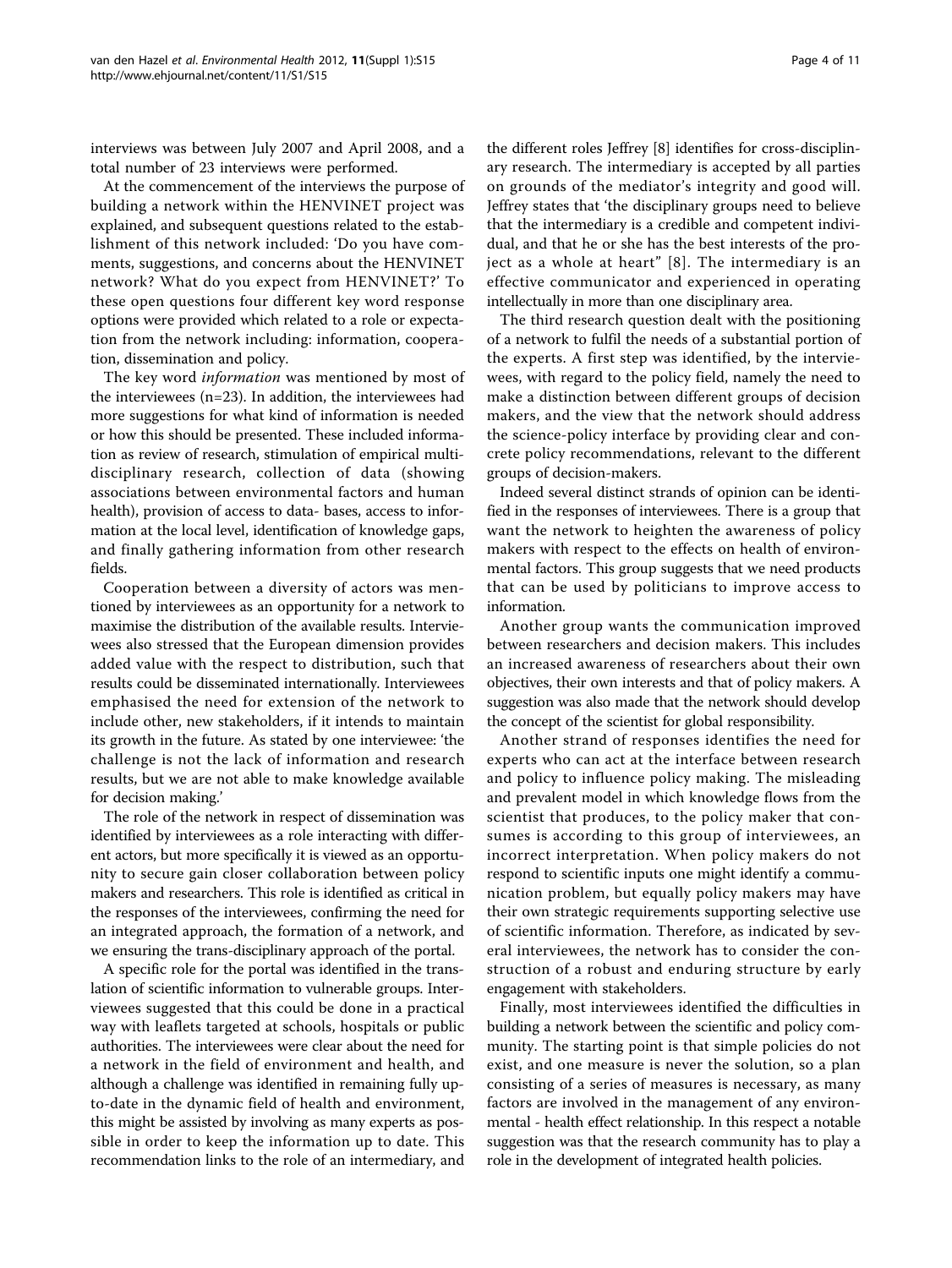Based on the interviews with different stakeholders, most of them working in the policy making field, a concept emerged focused on the establishment of a social, virtual network as a platform for communication between different stakeholders. This was seen as a possible way to position an inter- or trans-disciplinary network linking experts in the field of environment and health. In conclusion, the interviewees confirmed the need for an inter- or trans-disciplinary network.

#### Networking portal

HENVINET developed a social, virtual network portal for a trans-disciplinary group of individuals working in the health and environment domain at [http://www.henvinet.](http://www.henvinet.eu) [eu.](http://www.henvinet.eu) The aim was to develop a parallel communication between scientists and policy experts, and also between scientists themselves, and between policy experts. This does not, however, mean that the communication is only limited to the scientific and policy communities. Other actors were also invited to participate and become a part of this virtual network. Up-to-date knowledge on the selected themes of HENVINET was made available via the portal, and current social networking tools, comparable to Facebook or Linkedin, were installed. Individuals registered for the portal, created a personal profile, and indicated their interests in specific topics and their own speciality. Automated notifications of new information uploaded on the website were installed, and several thematic discussion groups were formed.

The fourth research question dealt with the outcome of the different methods applied and the lessons which could be defined. The portal is relatively new, but some initial results are already available.

The structure of the portal is comprehensive, including functionalities concerning making new contacts, viewing related events, and discussing trans-disciplinary topics of interest [[9,10\]](#page-9-0). The framework of the portal was sufficiently broad in scope to address and assemble content for the various sub-themes of the health and environment field, for example the HENVINET project topics of: cancer, neurodevelopmental disorders, asthma and allergy, endocrine disrupting effects, climate change and health, and nanoparticles. Other example topics addressed included: noise pollution, bio-monitoring, children's health, and transport induced air pollution.

Whilst the design and structure of the portal is robust, overall participation within the networking portal during the project period was low. The quality of the content within the various thematic groups and topics was considered satisfactory, but the amount and diversity of content available was less satisfactory. These results suggest that whilst a functioning platform was offered to enhance social networking great, a gap or some blocking mechanism existed which prevented the virtual network from being effectively established and becoming sustainable.

#### A role-playing session

HENVINET conducted a role-play session at one of the project annual meetings (April 2009). The role-play format was inspired by experience with the development and use of role play previously developed within the field of environment and health [[11,12](#page-9-0)]: whereby a balance needs to be found between respect for the complexity of environment and health issues which the role play aims to discover and discuss, and the reality that the role play should not be too difficult to perform by the participants in order to fulfil its social learning capacity. In order to make the role-play easier to perform but also sufficiently illustrative of the complexity of reality, the discussion agenda was narrowed to one simple question. At the same time the diversity of actors involved in the discussion aimed to create the potential for the discussion to mirror the complexity of environment and health. The aim was, so to speak, to conceal the complexity of the situation behind the different social perspectives on what could be viewed, at first sight, as a simple issue.

The participants had to play roles, in small groups of two to four persons, representing stakeholders from different organisations such as national authorities, scientific organisations (as consultants), industry, public health authorities and NGO's. The topic of the role-play was a discussion on the meaning of a policy brief on the environment and health risks of a pollutant: the role-play discussion by a diversity of actors aimed to provide the authorities with advice on measures to be taken regarding the pollutant, based on the expert advice in the policy brief. The aim of the role-play was on the one hand to test how a stakeholder discussion on such a policy brief evolved, and on the other hand to introduce stakeholder involvement to the participating experts. It thus aimed to perform a learning experience in different respects.

At the beginning the participating scientists were sceptical about the usefulness of such a session. Two moderators introduced the topic and the structure of the RPG. The roles were distributed among the participants of the session. These roles were randomly distributed. The roles were allocated to five different groups: local government, local residents, industry, non-governmental organisations, and public health authorities. The diversity in roles aimed to ensure that the complexity of the issues under discussion would be highlighted by the different perspectives and stakeholders. The moderators provided role-information at the start of the session. Most participants could use their own experience and knowledge to fit their role. First a plenary exchange of views was provided by the different role groups. In two rounds the issue at stake was debated and in plenary sessions views were exchanged. After the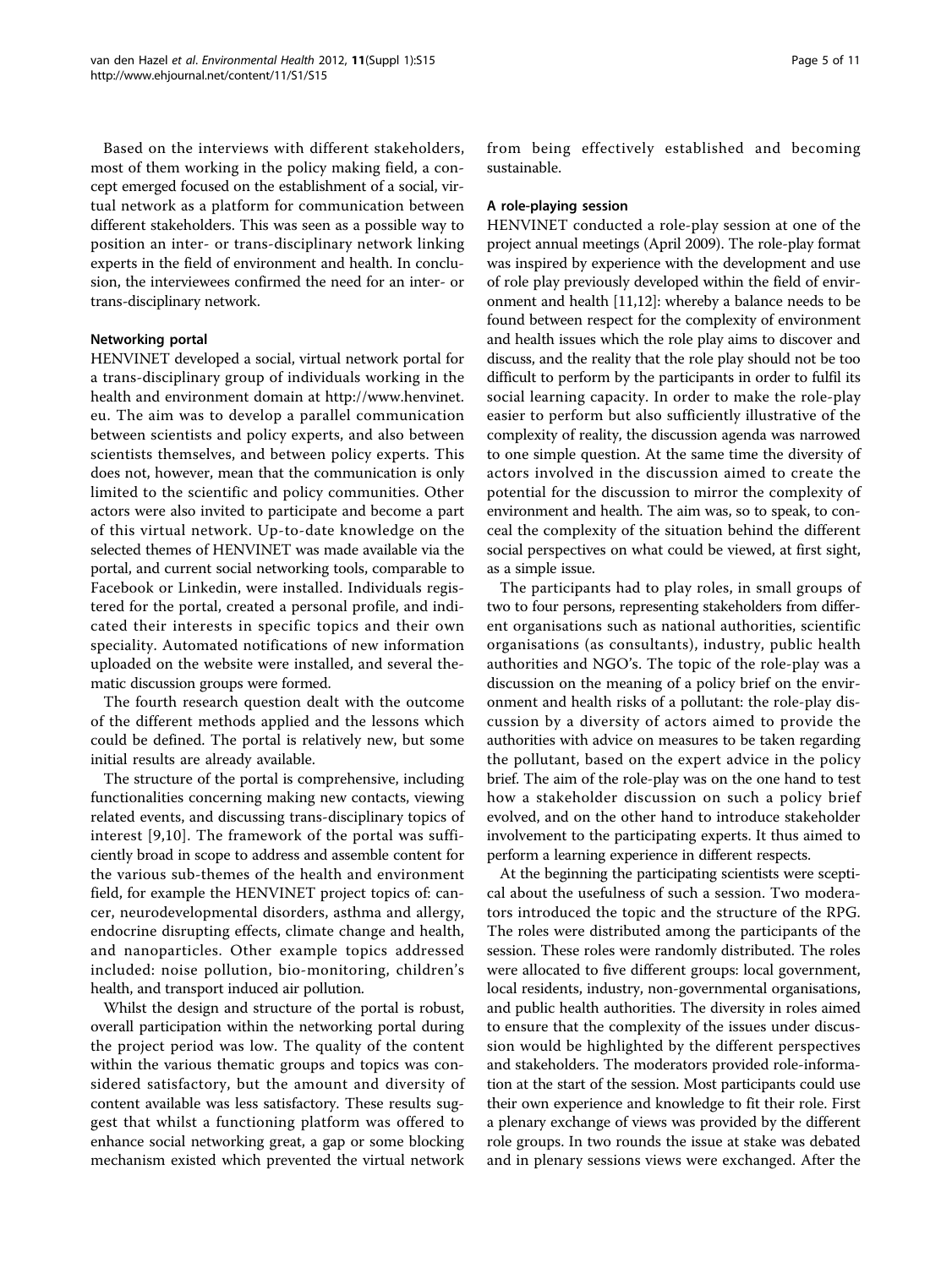role-play the outcomes we presented at a plenary session of HENVINET in order to inform experts not present at the role-play about its findings.

The participants were free to choose a view or opinion on the issue. Each role was represented by three to four persons. Each group was then requested to present two arguments in favour of their view. The next step was a plenary exchange of views. Already during the first round it was clear that the industry group was in opposition to most other role-groups, for example the NGO's. The moderators on occasion stimulated the discussion in the role-group by feeding them with additional information to develop discussion. Two rounds of argument and discussion followed in which the other role-groups defined their position. Finally, a plenary discussion about advice to local government actors was scheduled. After this the role-play group discussion and evaluation took place. In this session the participants learnt from each other the lessons that emerged, and how each group supported its own arguments. The subgroups easily adopted the stereotype role of the stakeholder they represented. Industry was defensive, NGO's greatly opposing industry views, experts requesting more research, and local authorities waiting for a decision. In the evaluation it was stated that the views of different social perspectives were most valuable.

The scientists performing the role of the NGO discovered how simple it was to use their own scientific knowledge to attack the polluter, the industrial representative. While the national authority representatives found it hard not to allow their scientific knowledge to prevail over the other issues they had to address including economic and social issues. The public health authorities were easily manoeuvred into the position of defending the general public's interest and health, although internally they had difficulties in agreeing the level of scientific proof. As a result they became less interesting partners for both the national authorities and the NGO's. Finally, the industrial representatives became defensive and deployed all available arguments concerning lack of scientific certainty to avoid any responsibility or claims of harm done.

#### Voting session

Using PRS, the participants at the HENVINET Final Event were asked to participate at an interactive voting session in order to review feedback concerning the HENVINET portal and to develop suggestions for further deployment and development. Areas addressed at this session involving 53 participants included: analysis of stakeholders; needs of the participating stakeholders; involvement of stakeholders in network activities; science-policy interface.

The participants were mainly represented by researchers (44%), providers of public information on Environment and Health (17%), risk assessors (15%) and those related to the policy field (15%).

The majority of voters considered the most important feature of the HENVINET portal to be the provision of scientifically sound information provided by experts in the user's field of interest. Detailed issues such as user friendliness or the value of an automatic system for notifying new items on the portal appeared to be less important.

Questions arose about the most important and desirable factors in the development of policy advice, and 50% of the participants agreed that the traditional evidence based culture is in need of critical discussion and innovation. Only a small number of voters favoured the view that scientific information, as presented during the conference, should continue to be used by policy makers for decision making. The full results are reported in [[13\]](#page-10-0).

#### Stakeholder Workshop

The HENVINET workshop on integrated urban management - climate change and health impacts addressed a prime goal identified by the White Paper [\[7](#page-9-0)] concerning: integration of climate change adaptation and health within policy frameworks at both local and EU levels.

The workshop deployed the backcasting approach as a form of expert analysis, building on the experience and expertise of a multidisciplinary group of experts in response to the complexity of many issues. This complexity is identified in the risks associated with climate change adaptation and mitigation measures proposed at the urban level, and the associated uncertainties regarding outcomes in respect of human health, quality-of-life, and economic vitality. The methods and reasoning for this approach are fully explained in Keune et al. [[6\]](#page-9-0).

Presentations were given on behalf of the cities of Bristol, Prague, Bologna, Ancona, Tilburg, and Frankfurt, and it is evident that the cities are using a wide range of integrated management strategies in response to a range of environmental topics based on the varying geographical and historical conditions of each city.

A first observation arising from the HENVINET workshop, but similar to that seen in other workshops, is that the participants from organisations outside the project consortium are already active in the topic. Most of these stakeholders are seeking additional knowledge, want to exchange ideas with colleagues to increase the quality of their own policy making, or want to confirm their proposed policies.

A common message resulting from the city presentations was the need for caution in adopting strategies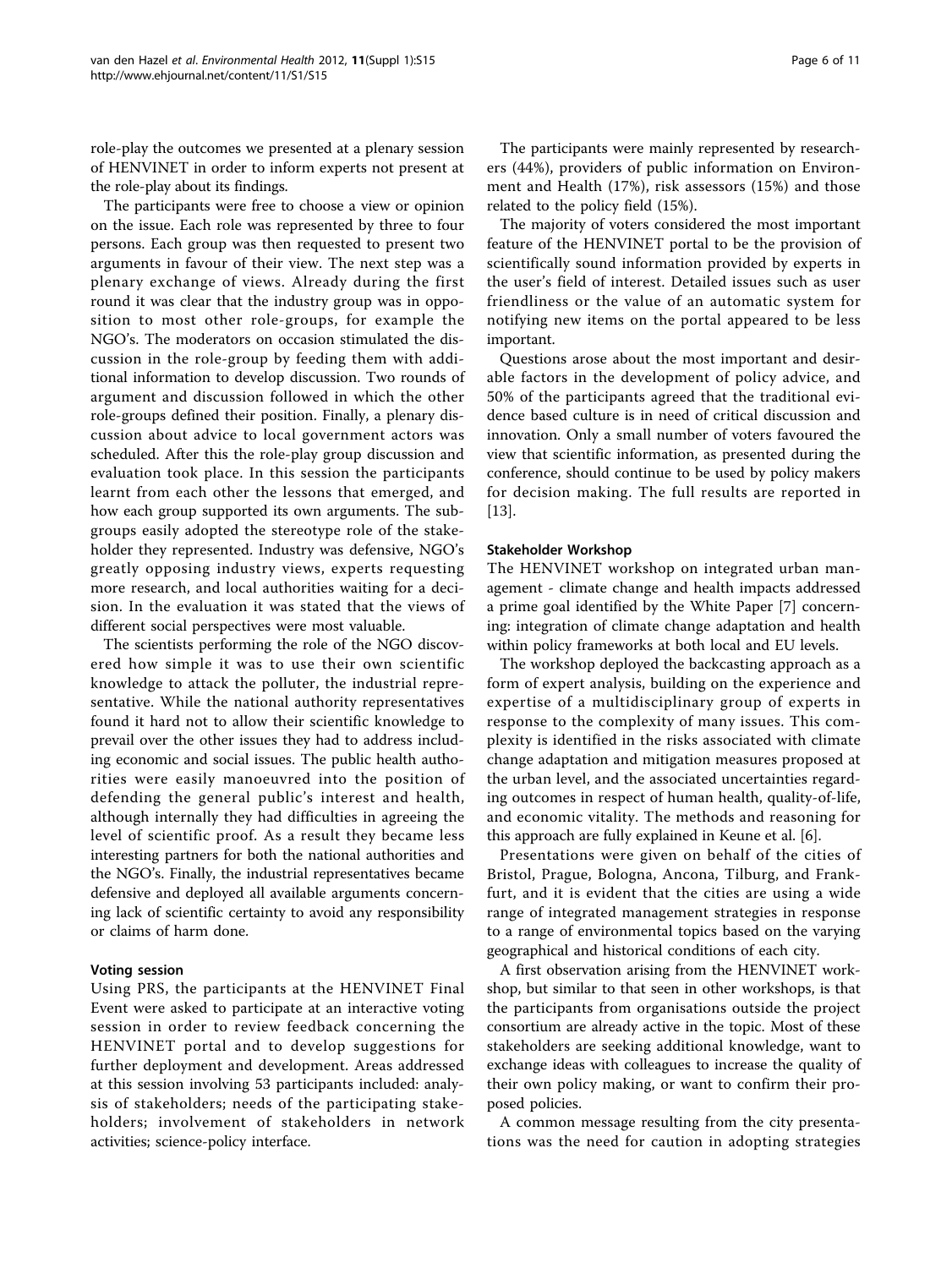from cities with different structures i.e. most strategies are customised to the specific region they were developed for, and it may be inappropriate to simply export these strategies to new areas with locally differentiated requirements.

The backcasting exercise was based on an agreed common target statement for the year 2030 – the statement stresses the importance of a healthy population and cooperation towards this goal. The numerous opportunities and barriers to the attainment of this goal were discussed, in which many of the issues included factors such as economics, communication, public engagement, policy specifics, and local alliances. A major recurring issue, much discussed when developing common targets, concerned the lack of knowledge regarding the connection between climate change and specific health effects. There is sufficient knowledge to realize some actions, but this could become a bottleneck in the future when more concrete measures need to be implemented.

The workshop was appreciated by all participants, and can be seen as a valuable exercise for cities in sharing their experience in formulating integrated management approaches addressing climate change and health issues. It is hoped that a permanent expert group can evolve from these workshops to provide a bridge between science and policy for enhanced collaboration between health and environment.

#### **Discussion**

With regard to network building, activities used in HEN-VINET may be identified as a form of action research. They were used as drivers to produce practice-relevant results in building a network consisting of a diversity of actors. The ambition was to enable scientists, policy makers and other actors to interact and co-operate by involving them in the various activities. Participation in these activities aimed to enhance the understanding of each other's position in the process of policy making. Social scientists supported the process of network building. The activities were established by an interdisciplinary group of actors from HENVINET, including (social) scientists, medical doctors, veterinarians, statisticians, epidemiologists, public health professionals, policy makers and other professionals. These activities were undertaken to enhance awareness by the participants of each other's role in the environment and health policy making process. The relevance of such a mixed methods approach has been described [[14](#page-10-0)], elsewhere, and the context in which the network building was defined was interdisciplinary triangulation, where several disciplines are used to inform the research process [[15\]](#page-10-0).

Since the EU FP5 programme network activities [[16](#page-10-0)] have been developed within Coordination Action projects, and thematic networks, as a new form of research project. However, all these networks have been scientifically oriented and had difficulties in engaging with policy related issues. Some networks produced reports on stakeholder analysis (e.g. AIRNET, NoMiracle, INTARESE) but all projects had difficulties in establishing stable connections to policy makers. No continuous network with a trans-disciplinary character was established.

One positive effect from these networks has been the establishment of more frequent contact between the scientific community and the multinational knowledge and data oriented organisations, most of them funded by the EU or the World Health Organisation, including the Joint Research Centre (JRC), European Environment Agency (EEA), and International Agency for Research on Cancer (IARC). These contacts have been useful in the exchange of knowledge, discussion on setting priorities in environment and health, understanding the interface with policy development at the EU-level, as well as awareness of the scientific impact on society and the social impact of non-action (e.g. EEA report: Late Lessons from Early Warnings [\[17](#page-10-0)]). So far a structured participation of representatives from the policy field has been rare, but there are a few exceptions. Policy makers participated as consortium members in an EU-funded project on Good Practice in exposure reduction options in the field of transport and health; and in the field of indoor environment and health [[18\]](#page-10-0). National government policy makers contributed in the analysis of good practice, and inputs on analysis and feasibility of the implementation of measures was a useful contribution, which was widely disseminated across Europe. However, there were also some more negative aspects. One issue was the failure to use or promote innovative measures, and the presumed difficulty of 'selling' some examples at the political level blocked the implementation of certain measures. Furthermore, some conservatism in complying with the fixed set of rules and regulations of the political system prevailed, and there was a lack of organisational opportunity to act and to obtain internal financial support from the project consortium.

In addition, there is no discussion about the available knowledge or the quantity or quality of results from research in the field of health and environment. This is confirmed by the views of the policy experts interviewed, although the sharing of knowledge and transfer to actors in other disciplines or other fields of work is less common.

All of this may reflect the fact that there is some reluctance within the scientific community in participating in the science-policy interface, as it appears to be a focus for "stiff competition". Dabelko stated: "An information glut is flooding everyone who can influence public policy. The competition for eyes and ears is stiffer than ever. And many academics who are reluctant to stray beyond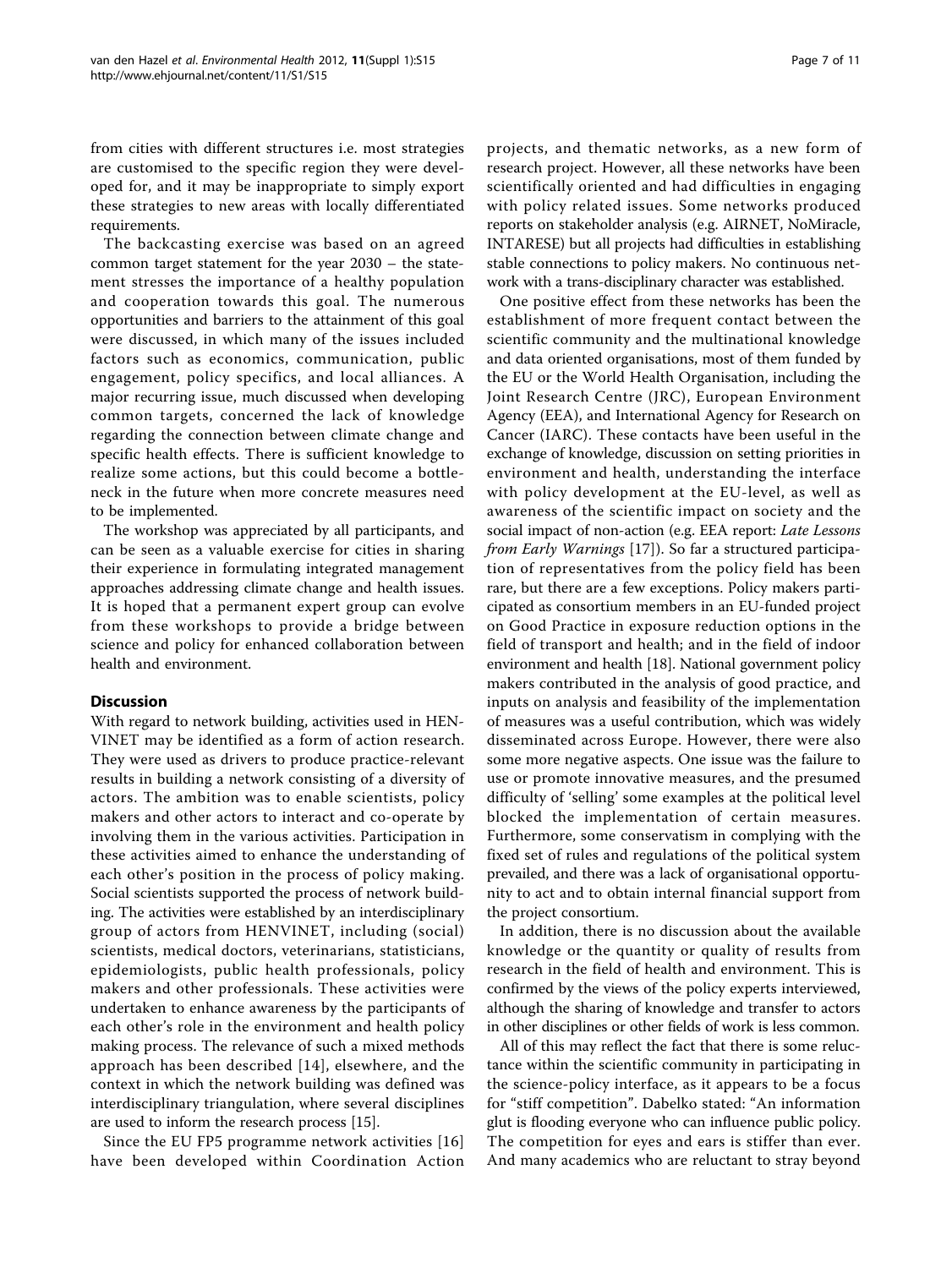the narrow bands of disciplinary journals take that competition as confirmation that we should let policymakers find us, not the other way around" [[19\]](#page-10-0). The application of some actions in HENVINET, such as the role playing session and the workshop with policy makers, opened the interaction between scientists and policy experts. It can be argued that the topic of the workshop, climate change and health, remains at the stage of scientific fact finding and thus might be more open for interaction.

However, time is also needed for building a trans-disciplinary network. At the start of HENVINET scientists did not see the need to provide policymakers with information. The attitude was passive. The project leaders had to shift this attitude towards a more active one by finding the right activities and structure to enhance cooperation between disciplines. The results of the different actions demonstrate that the various exercises and presentations during the project to encourage network building have altered this passive stance of the various health and environment experts. For example, placing the scientist in the role of industry or local authority radically changed the position of some participants in the role playing session. Dabelko explains this situation well, "But if scientists don't engage in policy discussions and make our work more widely available, then we lose the ability to complain about policy decisions. And we miss genuine opportunities to share our insights. And a range of socalled "experts," whether from industry or advocacy, will engage whether we do or not. Scientists (…) need to be part of these policy debates. Otherwise we cede the ground, I think, needlessly" [\[19\]](#page-10-0).

# Interviews, role playing session, voting system and stakeholder workshop

This paper has discussed a number of activities to stimulate and facilitate the interaction between policy makers, scientists and other actors from civil society and industry. It has been concluded that the institutionalisation of this interaction is not easy. A first threshold is the fact that within this project consortium members were present who were very sceptical about cooperation across disciplines. Most likely this will be a starting point for other networks as well. Different activities were undertaken to increase awareness among the scientific partners within the consortium. The role playing game proved to be a successful action.

The role play session illustrated the usefulness of stakeholder involvement in procedures that aim to provide policy advice based in scientific expertise. The social complexity of environment and health issues was clearly illustrated during the role play, indicating the added value for policy makers to be informed not only about scientific aspects of environment and health issues, but also about social aspects from a diversity of actor perspectives. The role play moreover was able to convince most of the participating experts of the usefulness of stakeholder involvement. One of the more sceptical experts in the end became one of the main defenders, and as a spokesman for the group vigorously presented the benefits both of the role play and stakeholder involvement to the non participating experts from HENVINET. Moreover some participating experts indicated that the use of a method like the role play would have been beneficial to their perception of their involvement in the HENVINET project development, as it gave them the opportunity to better express their opinion in an interactive and cooperative manner.

The voting session provided ideas about ten different issues. Such a session could be applied as a tool to illustrate different opinions, points of interest and linkages between stakeholders from different fields of expertise. The formulation of questions or statements has to be carefully considered. Discussion regarding the votes proved to be an easy way to collect additional arguments around the questions.

The application of a PRS was received very positively by the participants. Quick feedback on the questions presented and the subsequent discussion was considered useful. The system can be used to bring the opinions of a trans-disciplinary network to the table in a rapid and participatory way, and the different disciplines can contribute without any feeling of being in the minority.

The stakeholder workshop was used to bring together the scientific community and the policy community. The sharing of information about the knowledge required, and also about success in the implementation of policy measures, stimulated desire among the participants of the workshop for further contact. From the acknowledgement of shared problems a small ad hoc network was formed. The role of intermediary was undertaken by HENVINET. Such a role should be defined to build a bridge between scientific and policy communities in a trans-disciplinary stakeholder workshop. These actions as well as the network portal, the role of intermediary institutes, organisations or group of individuals should be further investigated. It was believed by experts interviewed, and also mentioned during the PRS session, that this role is crucial for the survival of a trans-disciplinary network. This role could be compared to what Jeffrey calls the intermediary role [[8\]](#page-9-0).

In any stakeholder workshop one has to consider that there are some limitations to its success. Most of these limitations have to do with lack of communication between the expert, the non-expert stakeholders and the policy regulators. A human obstacle is that some people do not change their minds, which may be a failure attributed to the project actors. The lessons learnt from risk communication are that there has to be trust in the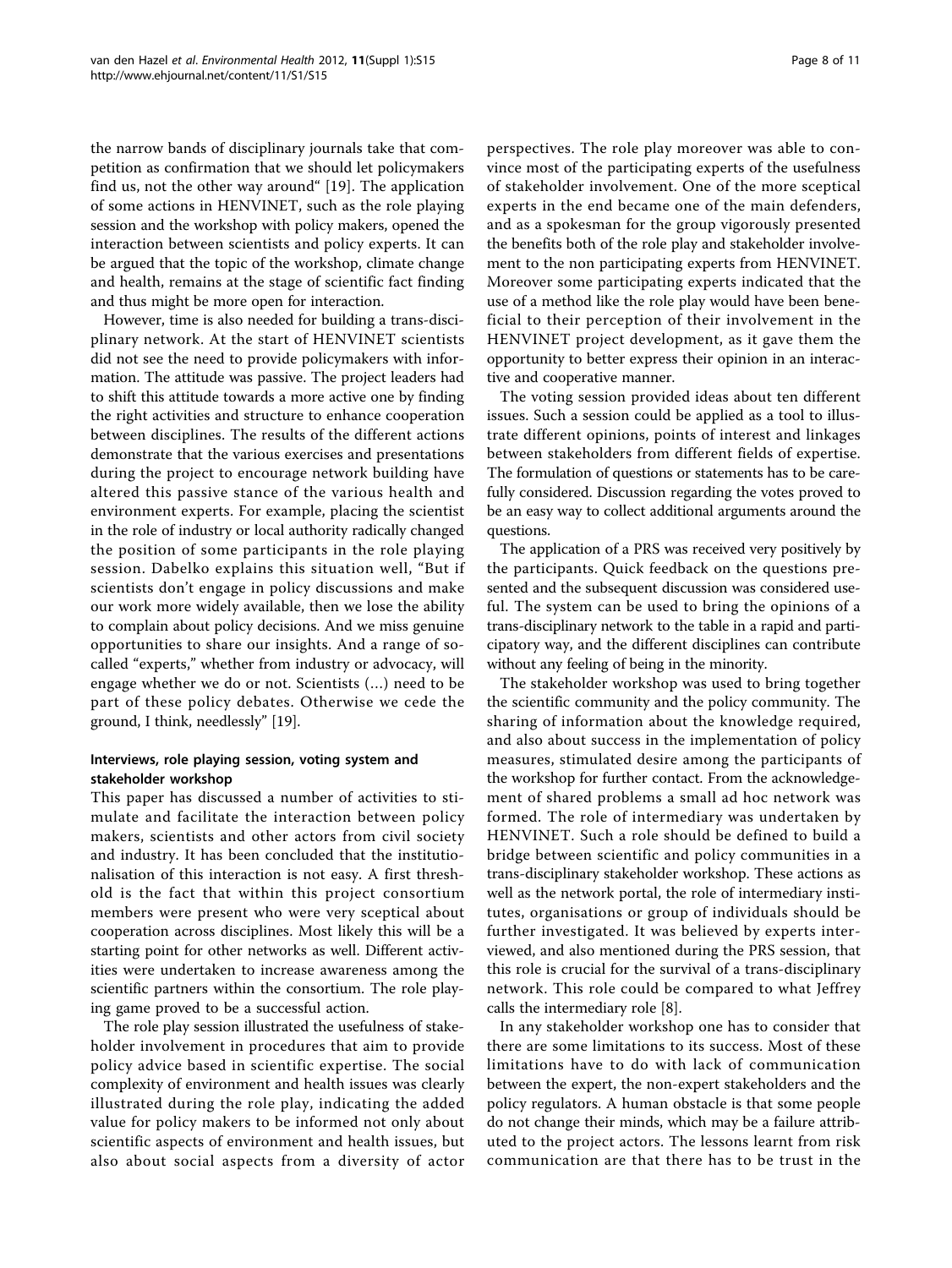intermediary, besides the quality of the scientific knowledge used. A regulatory obstacle may be that local politics can conflict with national/international regulations. A practical reason can be financial: the resources are needed right now in order to achieve the goals, but are not available; and politically: it may be more acceptable to invest in the domains where there are the most visible problems, while it might be less effective to solve these. These same arguments are also true for the success or failure of the network portal.

#### Networking portal

The action considered being more influential and most durable of those applied in HENVINET was the creation of a networking portal. The networking portal has the potential to be an effective tool to facilitate the sharing of knowledge and communication between stakeholders. The drawback of the networking portal is that each contributing part in such a network waits for the initiative of another actor (for example to supply content), and that success depends on the actions of a few leading stakeholders in the network. Furthermore, there are many other hurdles related to these types of networks: differences in the basic knowledge of actors, the different perceptions and perspectives of policy relevance, gaps in communication or communication language, dependency on funds, and the uncertainty of scientific knowledge. The benefits of a network of trans-disciplinary nature include: building of alliances with the private sector and civil society; building of new ways of communicating messages for the public. Stern et al. state that "the participation of both scientists and non-scientists is necessary for careful consideration of the implications of decision rules" [\[20,21\]](#page-10-0) and therefore in contributing to the formation of policy measures.

The network portal provides a supportive structure for inter- and transdisciplinary cooperation, but such a platform needs continuous participation in order for it to become an active network. It has been proposed that skilled intermediaries are useful players to help policy makers engage with the research community. The example of the professionals in organisations like EEA, IARC and JRC are the given as intermediaries at the European level. At a more national, regional or urban levels these kinds of intermediaries are less available or even absent. While stakeholders from the policy field indicated in interviews that a trans-disciplinary network on health and environment would be a useful addition in this domain, they did not give clear answers on how to fill the role of intermediaries who could interact between the science and policy domains.

Social networking portals, role-play, stakeholder workshops or a Personal Response System applications are means to bring the different stakeholders together. They were applied here partly to get input on the required structure of the proposed network.

The HENVINET experience demonstrated that the networking portal is a tool suitable for disseminating knowledge, but it will never be the sole source for information- rather a complementary tool for policy makers. The networking function enables stakeholders across disciplines and domains to find the experts, but it does not provide policy makers with the insight to engage with the research community in a way which connects with scientific thinking. Therefore it can be concluded that the role of intermediaries is in essence not replaced by the portal.

#### Conclusion

The answers to the research question concerning the needs of an inter- or trans-disciplinary network was provided by the interviews. The role of a network in dissemination was identified as an interacting role with different actors, but even more specifically to secure a closer collaboration between policy makers and researchers. This role is clearly specified in the responses of the interviewees and confirms the need for an integrated approach and the formation of a network.

HENVINET developed a social networking portal to enable stakeholders across disciplines and domains to find the experts, but it did not provide policy makers with the insight to engage with the research community in a way which connects with scientific thinking. Therefore it can be concluded that the role of intermediaries is in essence not replaced by the portal. The other applied tools provided insight in other domain's thinking and acting, but do not have a role in the positioning of a network.

Several methods to form an inter- or trans-disciplinary network were applied. These methods, a role playing session, a personal response system and a stakeholder workshop were successful in increasing awareness among scientific partners about their role towards the policy domain. As supporting activity these methods can be used in building new networks. None of these methods can be used as the sole method to form a network.

The concept of the integration of science and policy within the environment and health fields using social networking principles has been outlined. This endeavour was envisioned at the beginning to be a purely scientific quest. It was anticipated that with the right group of professionals within the project consortium, the bridge to policy experts with regard to policy priorities for example, would naturally follow. In building bridges towards policy interpretation though, the limitations of a purely scientific undertaking were clearly demonstrated. Due to the many uncertainties and limited specialized knowledge, no scientist or group of scientists stepped outside their own niche and dared to use their knowledge to initiate discussions or to answer difficult questions about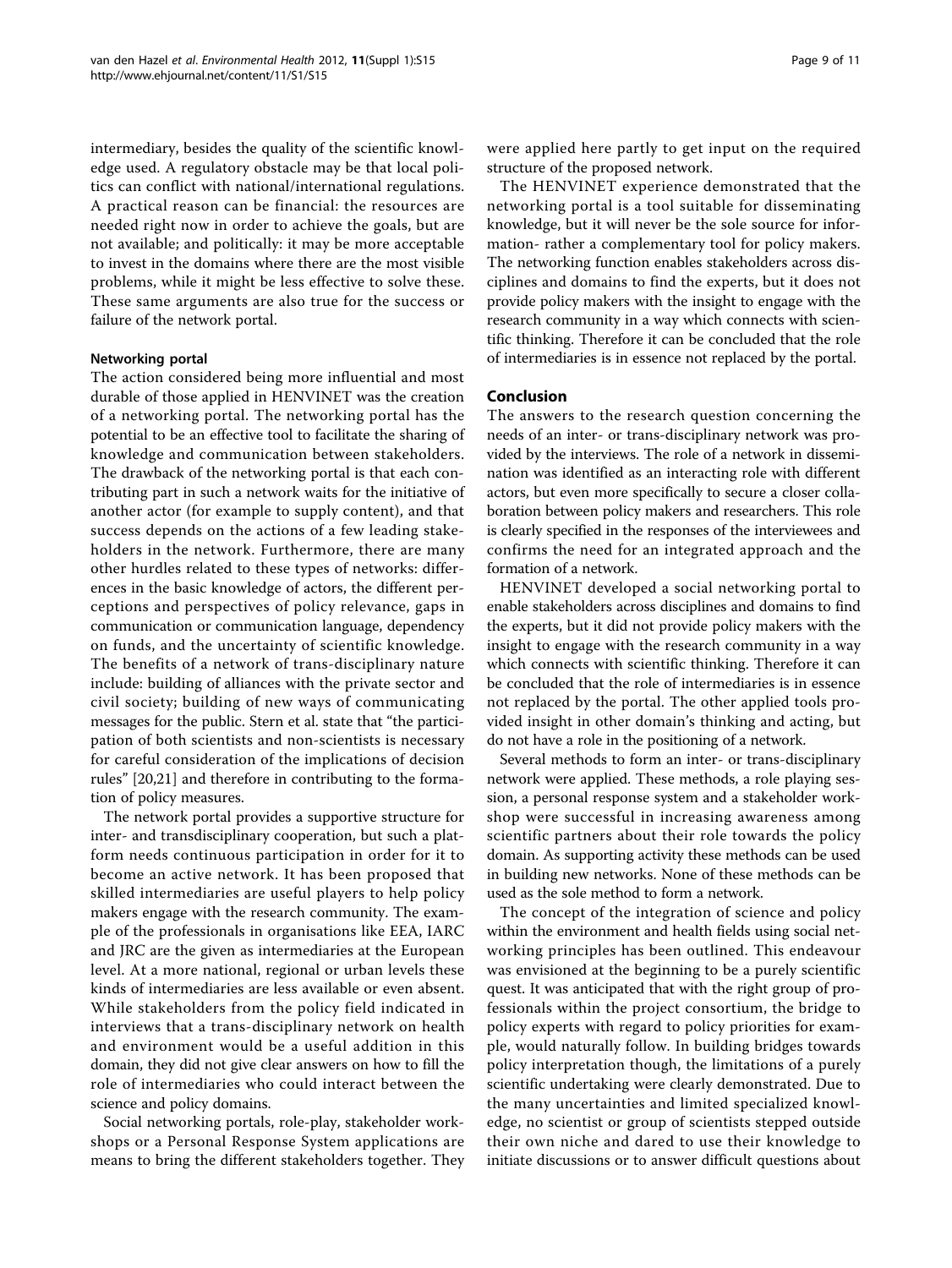<span id="page-9-0"></span>policy relevance. Similar conclusions have been drawn from other projects. One example of this is provided by a project involving a working group of scientists, governmental experts and policy representatives, mostly involved in the work of the Flemish Centre for Environment and Health, where they prepared an action-plan for the interpretation and use of policy for human biomonitoring data [[14,22\]](#page-10-0).

Participatory and dialogue based processes are available to combine scientific or practical expertise with policy and decision making. The main benefit of the different actions undertaken by HENVINET was to bring together people from different disciplines and domains. The participation by different actors in the actions brought scientists and policy experts closer together. The combination of actions was productive at the moment of performance. It is not clear what the longer lasting effects of these actions will secure. The social networking portal is a transparent tool with a lot of potential, but the role of the scientists in a social portal is not yet clear. This lack of clarity is a major threshold for scientists to overcome in order to fully participate. The policy expert is open to interdisciplinary activities, seeks transparency in problem identification based in integrative problem description and wants a clear knowledge transfer. These are essential ingredients for building a constructive and sustainable network of multiple stakeholders. The different actions provided by HENVINET contributed to these ingredients, but only for a short period. The social networking portal aimed to contribute to sustainable and continuing network building. It is yet too early to conclude if the social portal will be successful in contributing to building a transdisciplinary network in the field of environment and health.

# Additional material

[Additional file 1: P](http://www.biomedcentral.com/content/supplementary/1476-069X-11-S1-S15-S1.pdf)rotocol for HENVINET stakeholder consultation Description of data: Protocol to carry out interviews with stakeholders for stakeholder consultation on their needs and concerns directed at the support of policy making in the field of environment and health and at the use of Decision Support Tools (DST) in support of policy making. The protocol was created to ensure that the interviews are documented in such a way that the results be synthesised into an overview report.

#### Acknowledgements

The work has been funded by the EU FP6 coordination action HENVINET, contract no GOCE-CT-2006-037019. The text was prepared also with contribution from Research Council of Norway, grant no 205652. The authors would like to acknowledge the HENVINET consortium for their participation in the role-play scenario, and their input in the development of the social networking portal. The authors would like to thank the participants of the HENVINET conference in Brussels in April 2010 for their contribution to the voting session. The authors would also like to sincerely

thank the participants of the stakeholder workshop in Brussels in February 2010.

This article has been published as part of Environmental Health Volume 11 Supplement 1, 2012: Approaching complexities in health and environment. The full contents of the supplement are available online at [http://www.](http://www.ehjournal.net/supplements/11/S1) [ehjournal.net/supplements/11/S1](http://www.ehjournal.net/supplements/11/S1).

#### Author details

<sup>1</sup>Public Health Services Gelderland-Midden, Arnhem, The Netherlands <sup>2</sup>Research Institute for Nature and Forest (INBO), Brussels; Centre of Expertise for Environment and Health, Faculty of Political and Social Sciences, University of Antwerp; naXys, Namur Center for Complex Systems, University of Namur, Belgium. <sup>3</sup>NILU - Norwegian Institute for Air Research, Kjeller Norway. <sup>4</sup> Centre for Sustainable Planning and Environments, University of the West of England, Bristol, UK.

#### Authors' contributions

HENVINET project: AB managed the project and contributed with analysis, discussion, and expertise to the networking activities presented. Interviews: PvdH organized the setup of the interviews. Social Networking Portal: SR and AY managed the portal. Role-Play Scenario: PvdH and HK developed and moderated the role-play scenario.

Voting Session: PvdH organized the voting session.

Stakeholder Workshop: HK and DL organized the workshop. PvdH and HK led the workshop, and DL contributed to the workshop. SR recorded and summarized the workshop.

All authors revised the article and approved the final version.

#### Competing interests

The authors declare that they have no competing interests.

Published: 28 June 2012

#### References

- PINCHE: Policy Interpretation Network on Children's Health and Environment.[\[http://www.hvdgm.nl/ggd/milieu\\_en\\_gezondheid/projecten/](http://www.hvdgm.nl/ggd/milieu_en_gezondheid/projecten/pinche) [pinche](http://www.hvdgm.nl/ggd/milieu_en_gezondheid/projecten/pinche)].
- 2. AIRNET. [[http://ec.europa.eu/research/quality-of-life/ka4/pdf/](http://ec.europa.eu/research/quality-of-life/ka4/pdf/report_airnet_en.pdf) [report\\_airnet\\_en.pdf\]](http://ec.europa.eu/research/quality-of-life/ka4/pdf/report_airnet_en.pdf).
- 3. Barreteau O: The joint use of role-playing games and models regarding negotiation processes: characterization of associations. Journal of Artificial Societies and Social Simulation 2003, 6.
- 4. Elliott C: Using a Personal Response System in Economics Teaching. International Review of Economics Education 2003, 1:80-86.
- 5. Roschelle J, Penuel WR, Abrahamson L: Classroom Response and Communication Systems: Research Review and Theory. Proceedings of the Annual Meeting of the American Educational Research Association San Diego, CA; 2004.
- 6. Keune H, van den Hazel P, Bartonova A, Randall S, Ludlow D: A healthy turn in urban climate change policies. Environmental Health 2012, 11(Suppl 1):S14.
- 7. Commission of the European Communities: EU WHITE PAPER. Adapting to climate change: Towards a European framework for action. COM 147 final Brussels; 2009.
- 8. Jeffrey P: Smoothing the Waters: Observations on the Process of Cross-Disciplinary Research Collaboration. Social Studies of Science 2003, 33:539-562.
- 9. Bartonova A, Kobernus M, Randall S, Yang A: HENVINET Networking Portal Design Specifications. NILU TR 01/2009 Kjeller; 2009, (Planning Document).
- 10. Design Specifications and Extensions. NILU TR 61/2010 Kjeller; 2010, (Final Report for Deliverable 2.6).
- 11. Keune H: Risk negotiation in practice: interactive reflection on a complex issue: a practicable example. In International perspectives on teacher professional development: changes influenced by politics, pedagogy and innovation. New York: Nova Science;Rodriguez S 2005:165-187.
- 12. Keune H, Aerts D, Casteleyn L, Wildemeersch D, Goorden L: Relating knowledge to policy making. In Research in action: theories and practices for innovation and social change. Wageningen: Wageningen Academic Publishers;Almekinders C, Beukema L, Tromp C 2009:33-44.